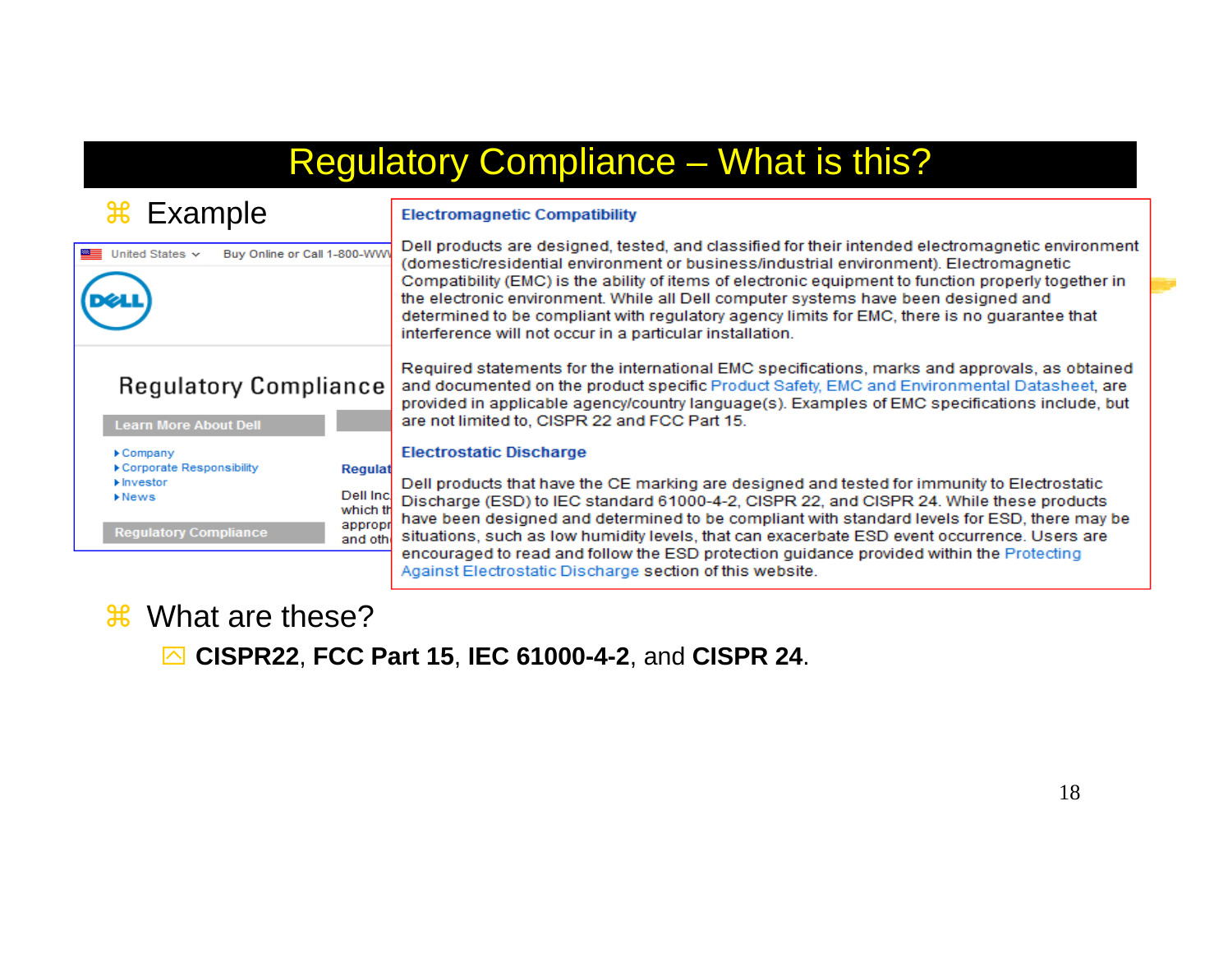# Standard/Regulation



### Got a Cell Phone Booster? FCC Says You Have To Turn It Off

- $\mathcal{H}$ FCC says "Turn it off" – why?
- $\mathcal{H}$ But later FCC says "well, OK"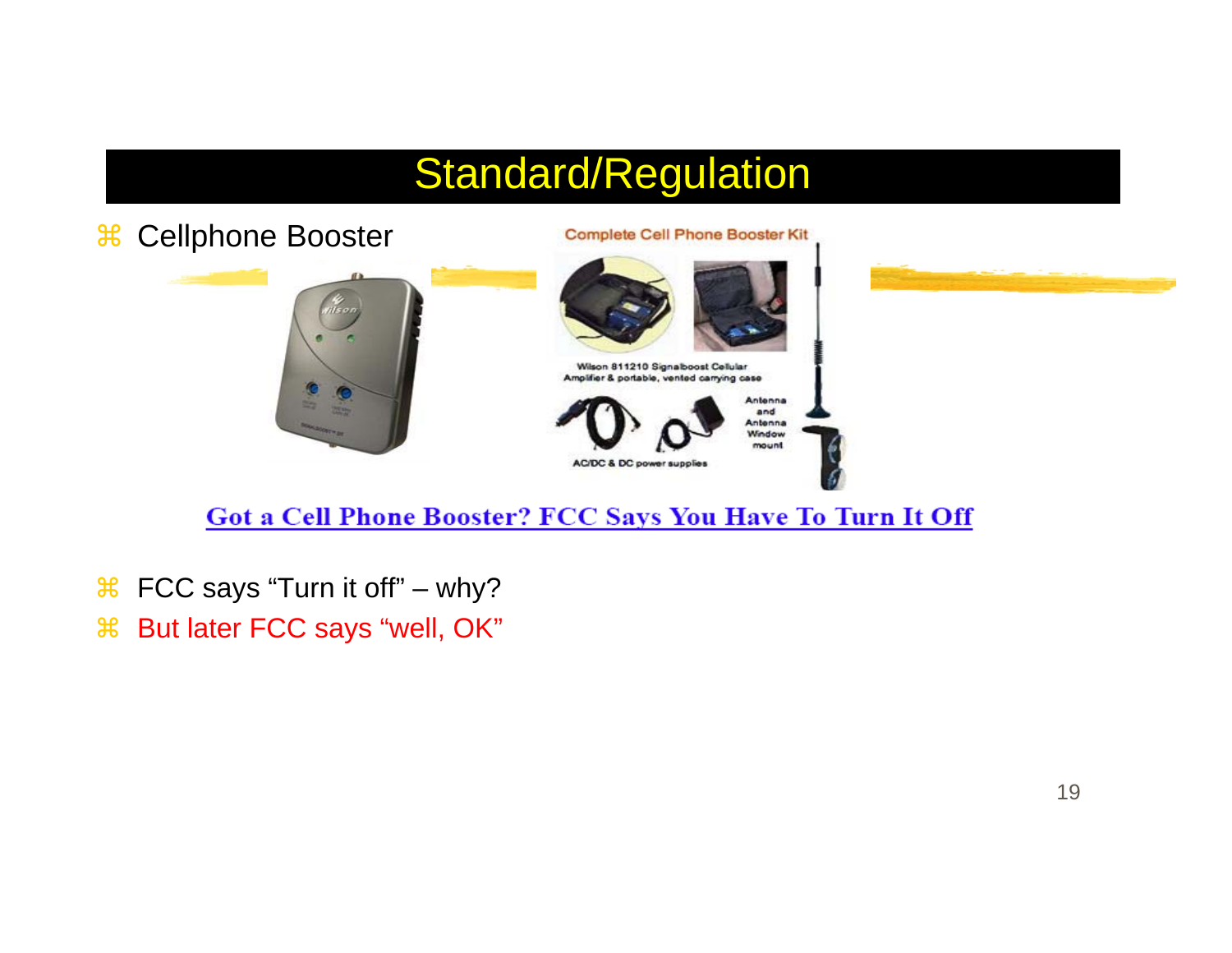### Regulatory Compliance – Homework 1 (Individual)

- <sup>36</sup> Write a technical brief on the following subject
	- $\triangleright$  Explain (1) the following codes and (2) what decision FCC made, on the specific Cellphone Booster, and why that kind of decision was made.
		- ⌧**CISPR22**, **FCC Part 15**, **IEC 61000-4-2**, and **CISPR 24**.
- $\frac{1}{26}$  Submission Details on HW #1:
	- $\Delta$ A docx/txt file which (1) summarizes above 4 standards or specifications and (2) explains the FCC decision(s) made on the cellphone booster.
	- `Use complete sentences; **no** bullet itemization; **no** page limit; **no** images nor pictures – text only.
	- **Example 18 A.1 Section** 2 A.1 Section 2 A.1 Section 2 A.1 Section 2 A.1 Section 2 A.1 Section 2 A.1 Section 2 A.1 Section 2 A.1 Section 2 A.1 Section 2 A.1 Section 2 A.1 Section 2 A.1 Section 2 A.1 Section 2 A.1 Section 2

cover page (your name and ID in the first line)

 $\Box$  Due: W September 6 – by 1:00pm (Email submission to  $\mathsf{ckim}\hspace{0.01in} \mathsf{Q} \mathsf{howard}\mathsf{.}\mathsf{edu)}$   $\mathtt{Also}$ , bring a hardcopy to the class HW1\_lastname.docx<br>http://www.communistics.communistics.communistics.communistics.communistics.communistics.communistics.communistics.communistics.communistics.communistics.communistics.communistics.communistics.communistic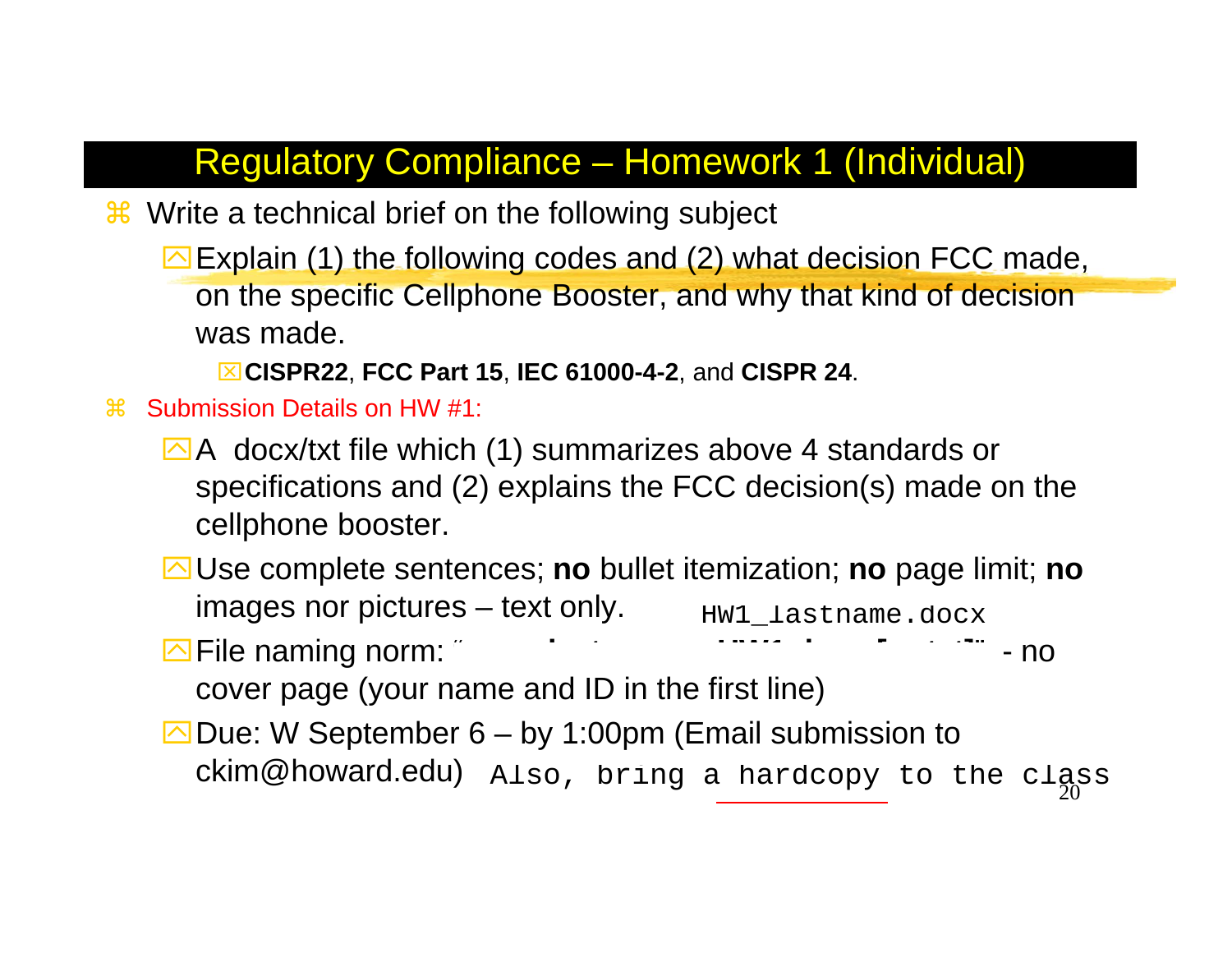# How to write well for Senior Design class

- **a People are more likely to read subjects/writings/emails** that create curiosity or provide utility.
- <sup>36</sup> When they are busy

**<sup>sqrt</sup> Curiosity fades in importance** 

- **They read only the ones with practical importance ["utility"]**
- **a So, write as if you are a staff writer (targeting for busy** people) for a newspaper, and remember that you have a editor whose job is to cut your article to fit into a limited space, maybe just 1 inch in a column.
	- $\boxdot$  Important things [Conclusions and summary] in the first paragraph

 $\boxtimes$  Summary of the event/thing first so that it delivers message even though only that summary survives the "cutting"

 $\Box$  Then expand your story after the First Paragraph

 $\boxdot$  Use your own words  $\Rightarrow$  "Similarity check"  $_{21}$ 



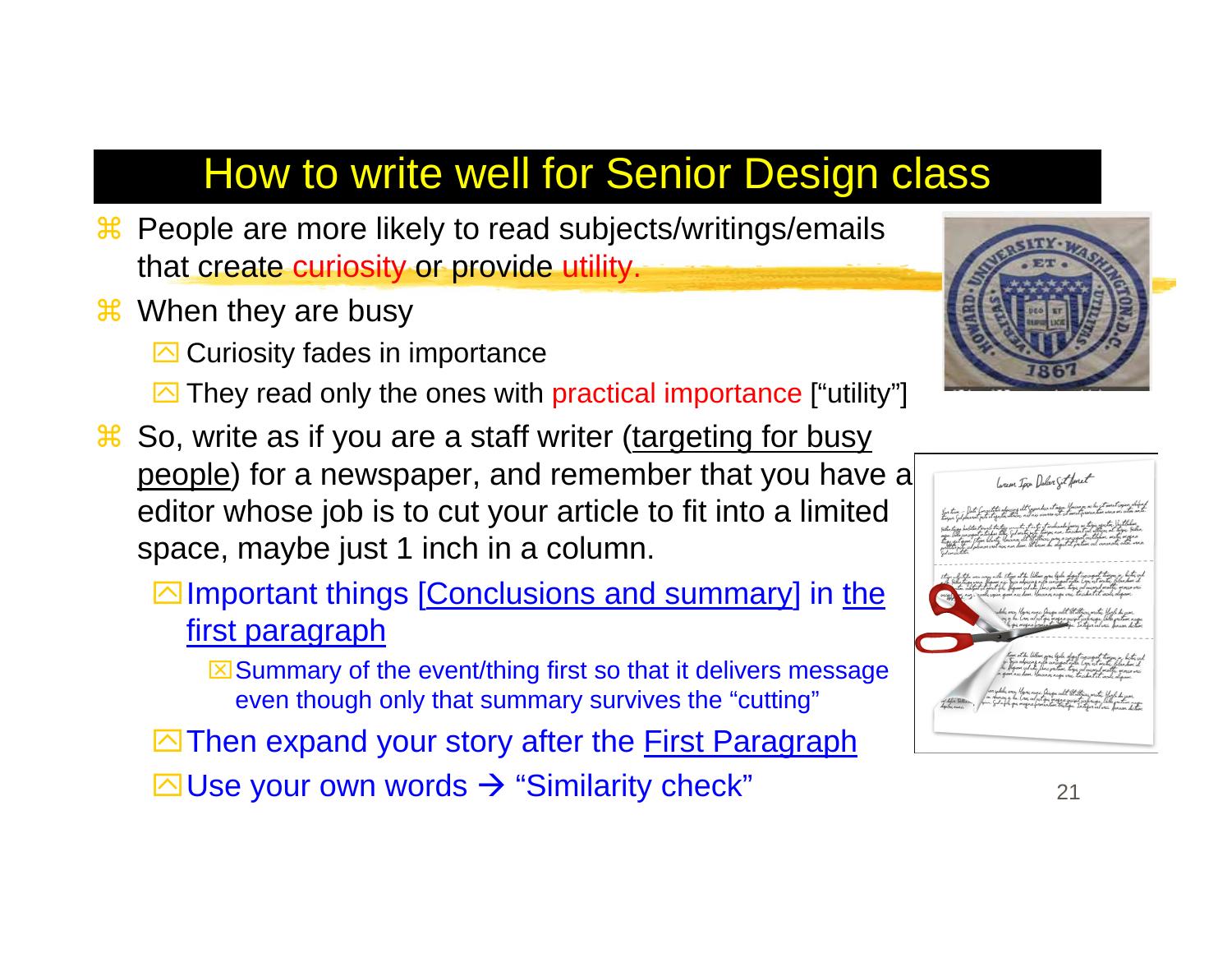## **News Staff Writer Style? Compare this**

www.cbsnews.com/8301-202\_162-57600384/syria-strike-seems-inevitable-as-u.n-warns-against-unilateral-military-action-hunt-1

#### Updated at 6:48 a.m. Eastern

**DAMASCUS, SYRIA** U.N. chemical weapons experts investigating an alleged poison gas attack near Damascus left their hotel again Wednesday hoping to carry out their second field trip, which was delayed Tuesday for security reasons.

The team of about 20 inspectors left their hotel in the Syrian capital in a convoy of cars to visit the eastern Ghouta suburbs, where the Obama administration says President Bashar Assad's forces unleashed a chemical weapons attack on Aug. 21 that killed hundreds of people.

Local opposition activists told CBS News that the convoy had reached the town of Mleiha, in the sprawling Ghouta area, and videos posted online by the activists showed the U.N. inspectors interviewille patients at clinics in Mleiha and the nearby town of Zamalka.





Intercepted communications, tissue samples prove Syrian regime responsible for gas attack



On Tuesday, Vice President Joe Biden made it clear that regardless of what the U.N. inspectors find, the White House is now convinced the attack was carried out by Assad's forces.

The American government's assessment is based on the circumstantial evidence from videos posted on the internet, and, as CBS News correspondent David Martin reported Tuesday, intelligence -much of it still classified -- ranging from intercepted Syrian communications to tests of tissue samples taken from victims.

Another key piece of circumstantial evidence which has been cited by both officials and analysts for days is the simple fact that the regime is the only entity in Syria known to have chemical weapons and the means to disperse them.

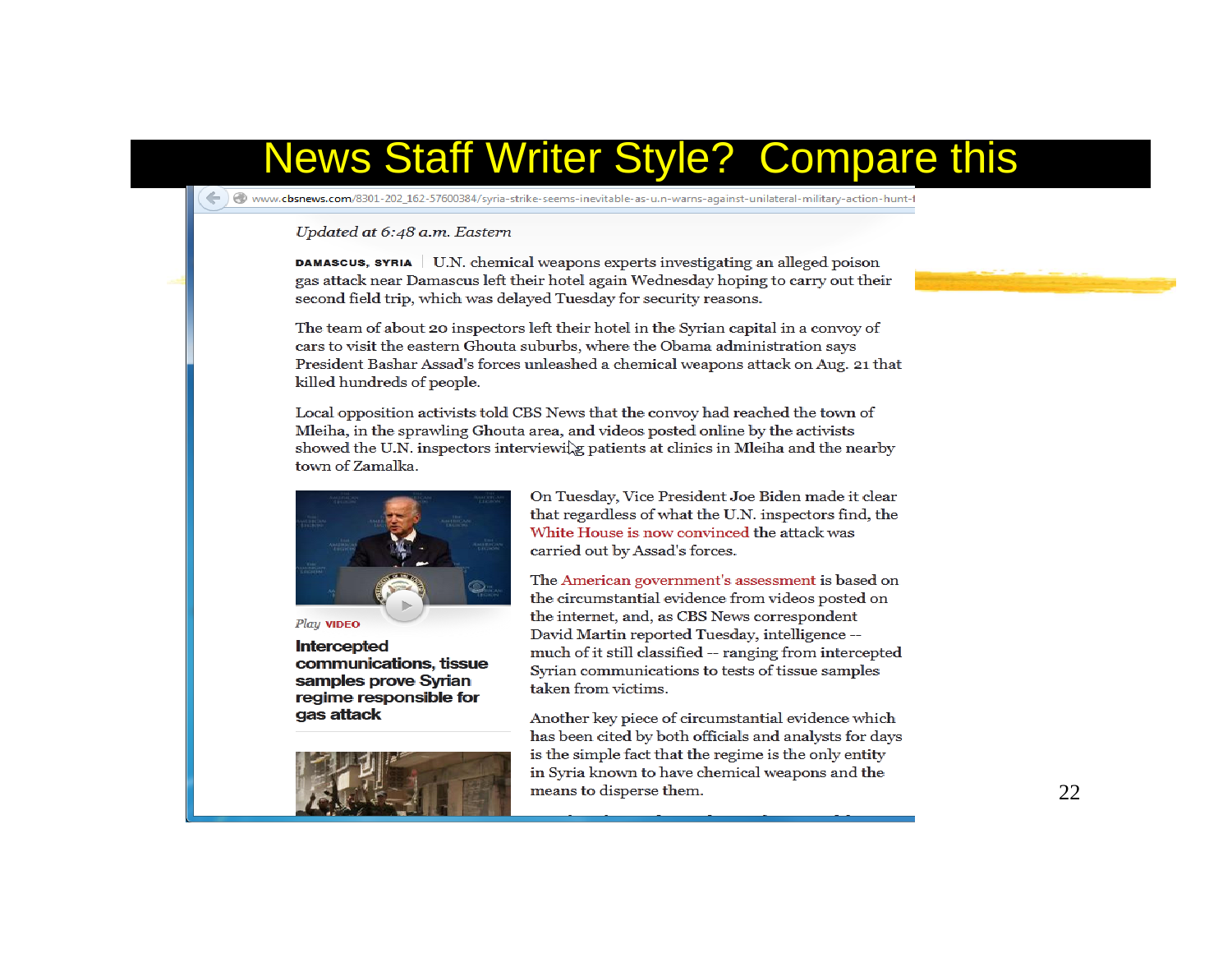## **With this**

By Oliver Holmes and Erika Solomon BEIRUT | Wed Aug 28, 2013 7:59am EDT

(Reuters) - The United Nations Security Council was set for a showdown over Syria on Wednesday after Britain sought authorization for Western military action that seems certain to be vetoed by Russia and probably China.

U.N. chemical weapons experts investigating an apparent gas attack that killed hundreds of civilians in rebel-held suburbs of Damascus made a second trip across the front line to take samples. Secretary-General Ban Ki-moon pleaded for them to be given the time they need to complete their mission.

But the United States and European and Middle East allies have already pinned the blame on Assad and, even without full U.N. authorization, U.S.led air or missile strikes on Syria look all but certain, though the timing is far from clear.

That has set Western leaders on a collision course with Moscow, Assad's main arms supplier, as well as with China, which also has a veto in the Security Council and disapproves of what it sees as a push for Iraq-style "regime change" - despite U.S. denials that President Barack Obama aims to overthrow Assad.

Uncertainty over how the escalation of the conflict at the heart of the oilexporting Middle East will affect trade, and the world economy sent oil prices, and gold, to their highest levels in months while stocks fell. Fears over the economy of Syria's hostile neighbor Turkey pushed its lira to a record low.

#### **Analysis & Opinion**

Western powers could strike Syria within days



West mustn候t rush into Syrian conflict

#### **Related Topics**

World »

Russia » **United Nations »** Syria »

#### **Related Video**

**U.N. resumes Syria** chemical attack probe

4:20am EDT

Rebels gain ground in Northern Syria

**Israel will respond with** force to any attack from Syria

**Biden: No doubt Syrian** regime used chemical weapons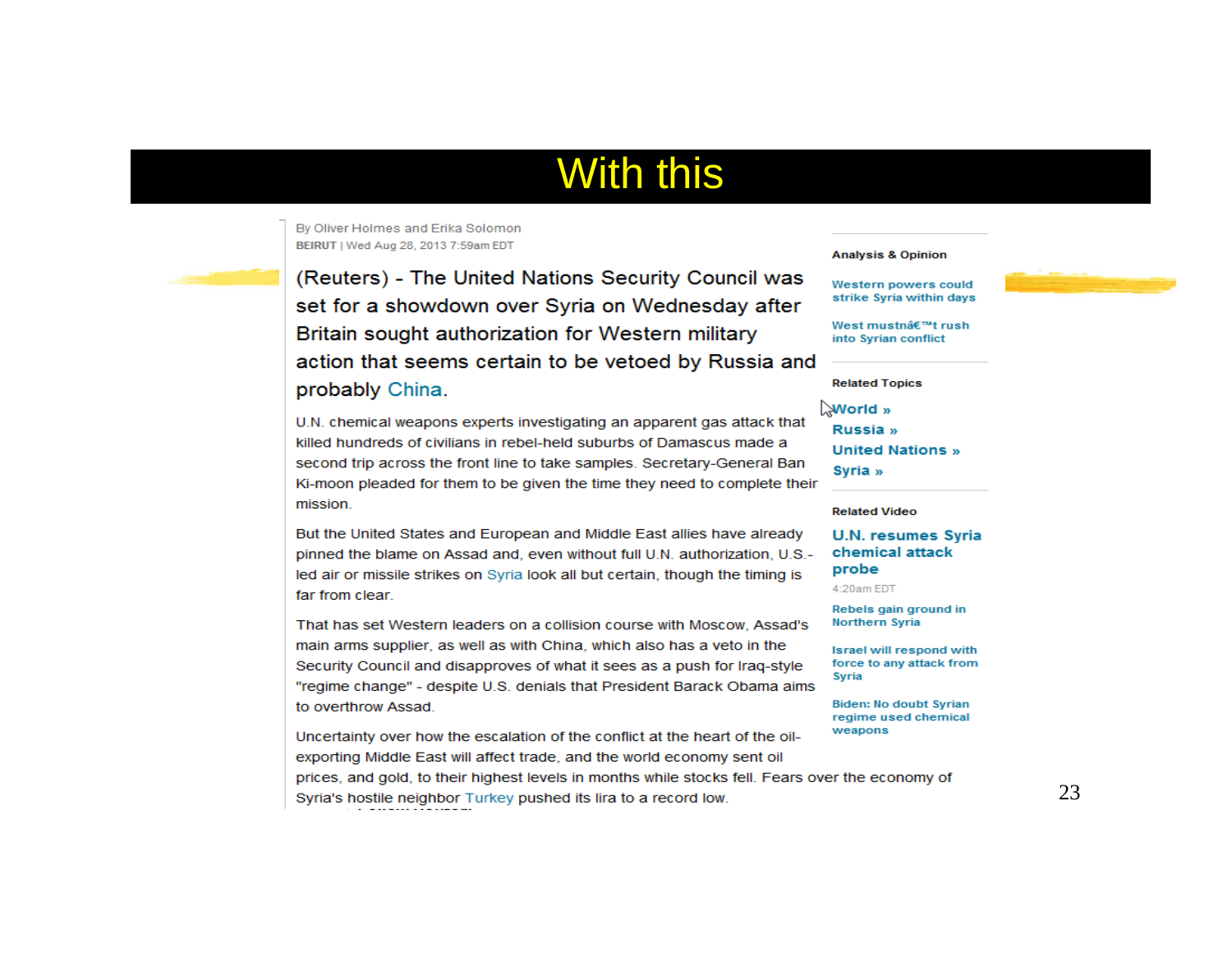## Similarity Report - Example